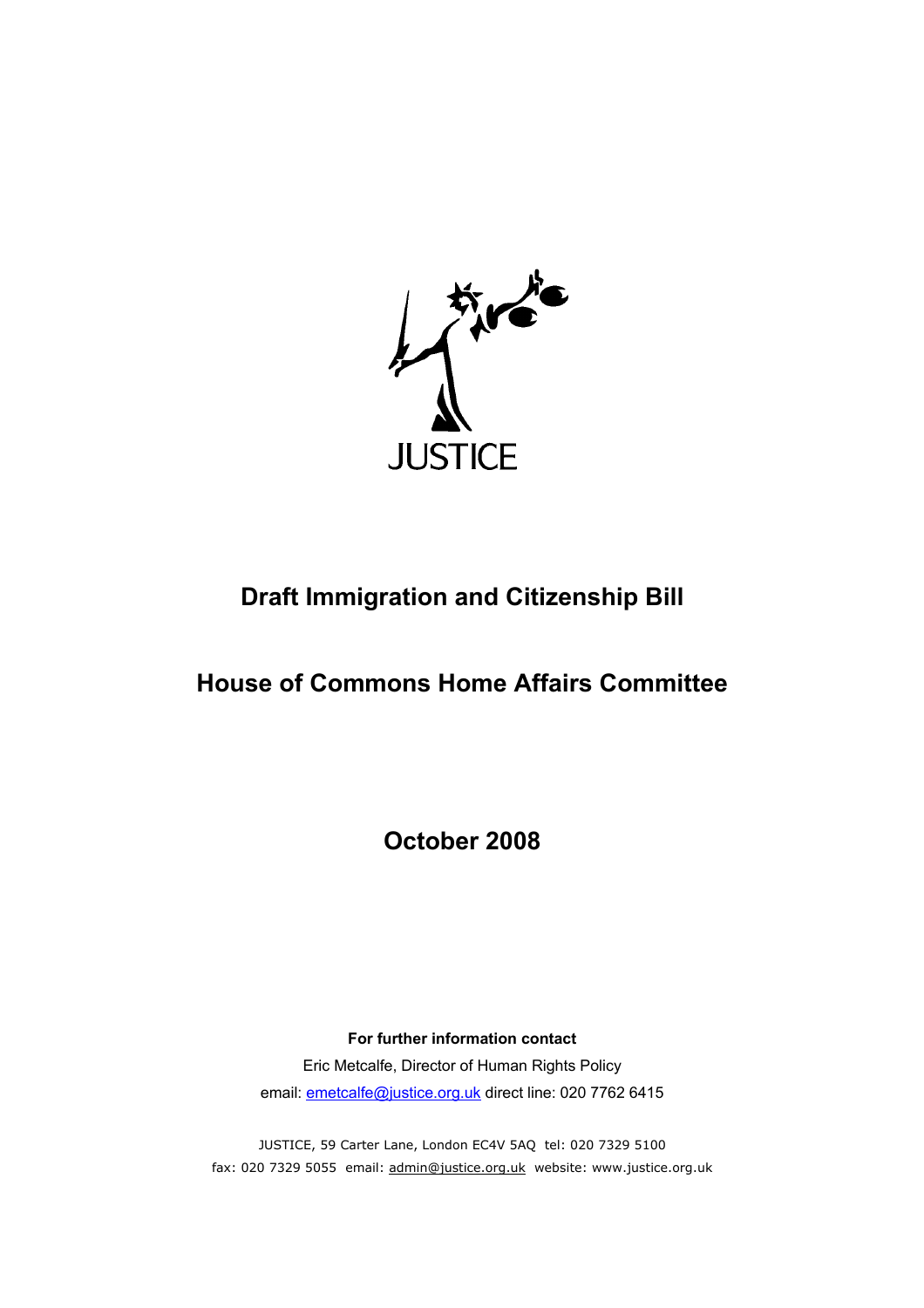# **Summary**

- 1. Founded in 1957, JUSTICE is a UK-based human rights and law reform organisation. Its mission is to advance justice, human rights and the rule of law. It is the British section of the International Commission of Jurists.
- 2. JUSTICE welcomes the Committee's inquiry into the draft Bill. As a human rights organisation, we have long been concerned with the issues of fundamental rights raised by immigration and asylum. And, as a law reform organisation, we have long been concerned with the increasing complexity of the law governing these areas,<sup>[1](#page-1-0)</sup> the generally poor quality of decision-making by immigration officials, and the progressive trend of government to seek to restrict the appeal rights of immigrants and asylum seekers. Most recently, we have become concerned by statements such as that in the *Governance of Britain* Green Paper last year,**[2](#page-1-1)** which seek to link rights explicitly to British citizenship rather than as something guaranteed to all people governed by British law.
- 3. As a law reform organisation, we therefore welcome the long overdue simplification and streamlining of immigration and asylum law that the draft Bill aims to achieve. Whether in fact it has achieved this is, however, open to question: Part 3 of the Bill dealing with citizenship seems to us one area where it has actually increased the complexity of the relevant law. More generally, however, we are concerned that the draft Bill has only continued the trend of recent immigration legislation: eroding rights of appeal and diminishing safeguards against arbitrary decision-making, rather than enhancing them. Given the size of the draft Bill, we can do no more than outline our key concerns in this submission.

# **Part 1: Entry into and stay in the UK**

4. Clause 1(1) provides that a British citizen is free to 'enter and leave, and to stay in, the United Kingdom'. Clause 1(2) provides that this is 'subject to any requirements or restrictions imposed by *or by virtue of* this Act or any other enactment'.**[3](#page-1-2)** The words 'by virtue of' indicate that a citizen's right to enter, leave or remain in the UK may be qualified not only by primary legislation but also by secondary legislation. However, given the draft Bill's own extensive reliance on regulation-making powers (see e.g. the immigration rules in clause 21 and the

<span id="page-1-0"></span>**<sup>1</sup>** In this context, we note the draft Bill is the seventh piece of immigration legislation since 1999.

<span id="page-1-1"></span>**<sup>2</sup>** See e.g. para 185: 'The Government believes that a clearer definition of citizenship would give people a better sense of their British identity in a globalised world. British citizenship – *and the rights and responsibilities that accompany it* – needs to be valued and meaningful, not only for recent arrivals looking to become British but also for young British people themselves [emphasis added]'.

<span id="page-1-2"></span>**<sup>3</sup>** Emphasis added.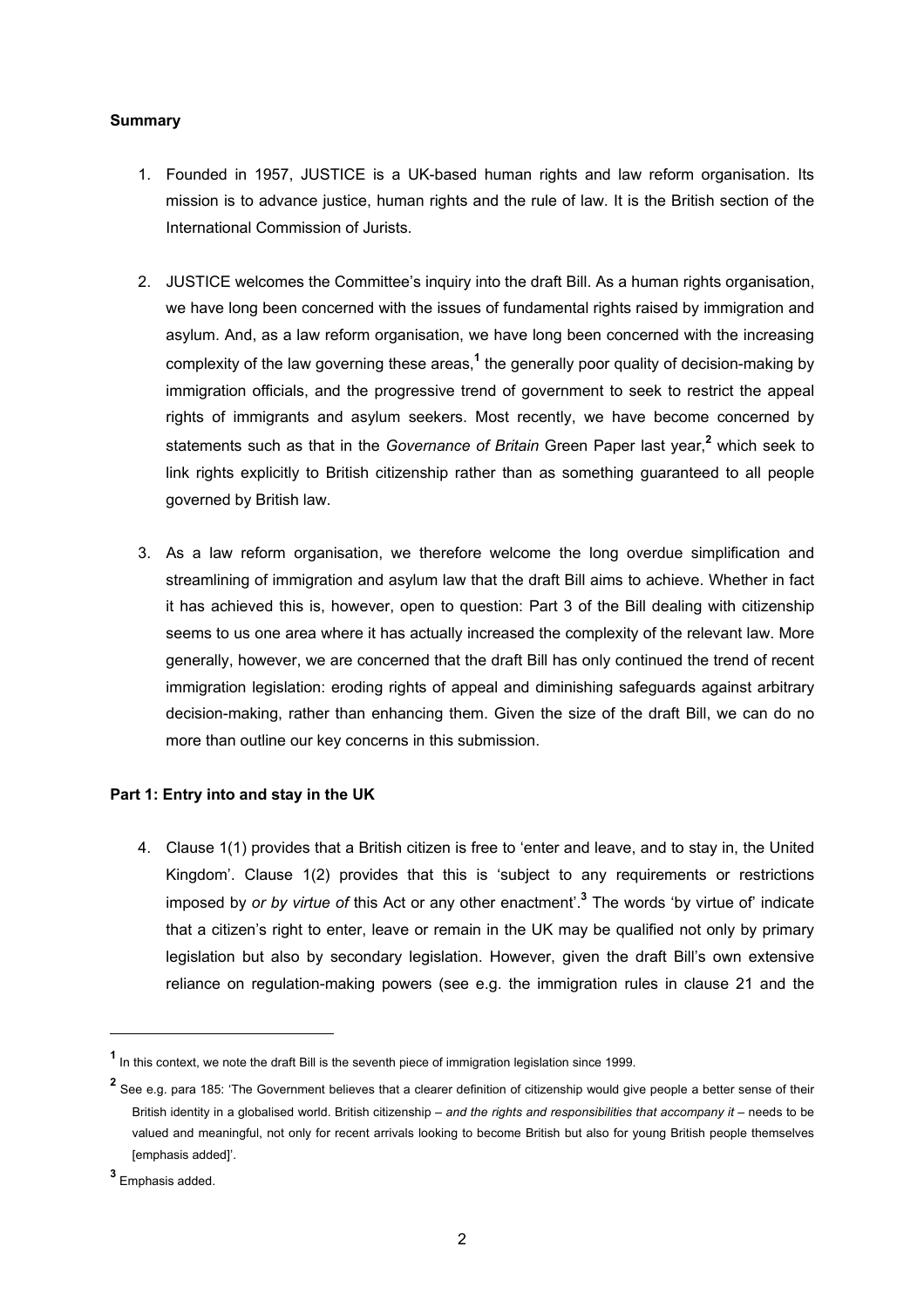power to designate officials in clause 24), we question whether any proposed limitations on a citizen's right to enter, leave or remain should be open to qualification in this way.

- 5. We note that the right to enter and return to one's country is a fundamental right recognised in international and European law.<sup>[4](#page-2-0)</sup> Any restrictions on this right must, among other things, be necessary and proportionate and – above all – 'must not nullify the principle of liberty of movement<sup>', [5](#page-2-1)</sup> Although we accept that the right to enter and remain may be legitimately regulated, any proposed restrictions should be clearly spelt out in primary legislation by Parliament itself, not left to the generous rule-making powers afforded to various subordinate officials.
- 6. We also note that the right to enter and return to 'one's own country' extends beyond people who are citizens. The UN Human Rights Committee makes clear that the right:**[6](#page-2-2)**

is not limited to nationality in a formal sense, that is, nationality acquired at birth or by conferral; it embraces, at the very least, an individual who, because of his or her special ties to or claims in relation to a given country, cannot be considered to be a mere alien.

- 7. Unlike Part 1 of the draft Bill, the 1971 Immigration Act currently in force explicitly does *not* restrict the right to enter and remain to British citizens only – section 1(1) provides simply that any person with the right of abode under the Act 'shall be free to live in and come and go into and from' the UK. By contrast, the provisions for immigration permission for non-nationals under clauses 2 and 4 draw no distinction between individuals who, on the one hand, may have substantial ties to the UK (including those with right of abode under the 1971 Act) and those whom, on the other hand, may be only temporary visitors.
- 8. In addition, the wide range of restrictions that may be imposed on those with temporary permission under clause 10 (including police reporting requirements and limits on residence and employment) are in many cases likely to engage the Convention rights of individuals (including the right to liberty under Article 5 and the right to respect for private and family life under Article 8). Moreover, the extremely broad discretion to impose conditions under clause 10 does not require any need or justification to be shown, e.g. the reasonable belief of an

<span id="page-2-0"></span>**<sup>4</sup>** See e.g. Article 12(2) of the International Covenant on Civil and Political Rights and Article 2(2) of Protocol 4 of the European Convention on Human Rights: 'Everyone shall be free to leave any country, including his own'. See also Article 45(1) of the EU Charter of Fundamental Rights: 'Every citizen of the Union has the right to move and reside freely within the territory of the Member States'.

<span id="page-2-1"></span>**<sup>5</sup>** UN Human Rights Committee, General Comment 27, Freedom of movement (Art.12), U.N. Doc CCPR/C/21/Rev.1/Add.9 (1999), para 2.

<span id="page-2-2"></span>**<sup>6</sup>** Ibid, para 20.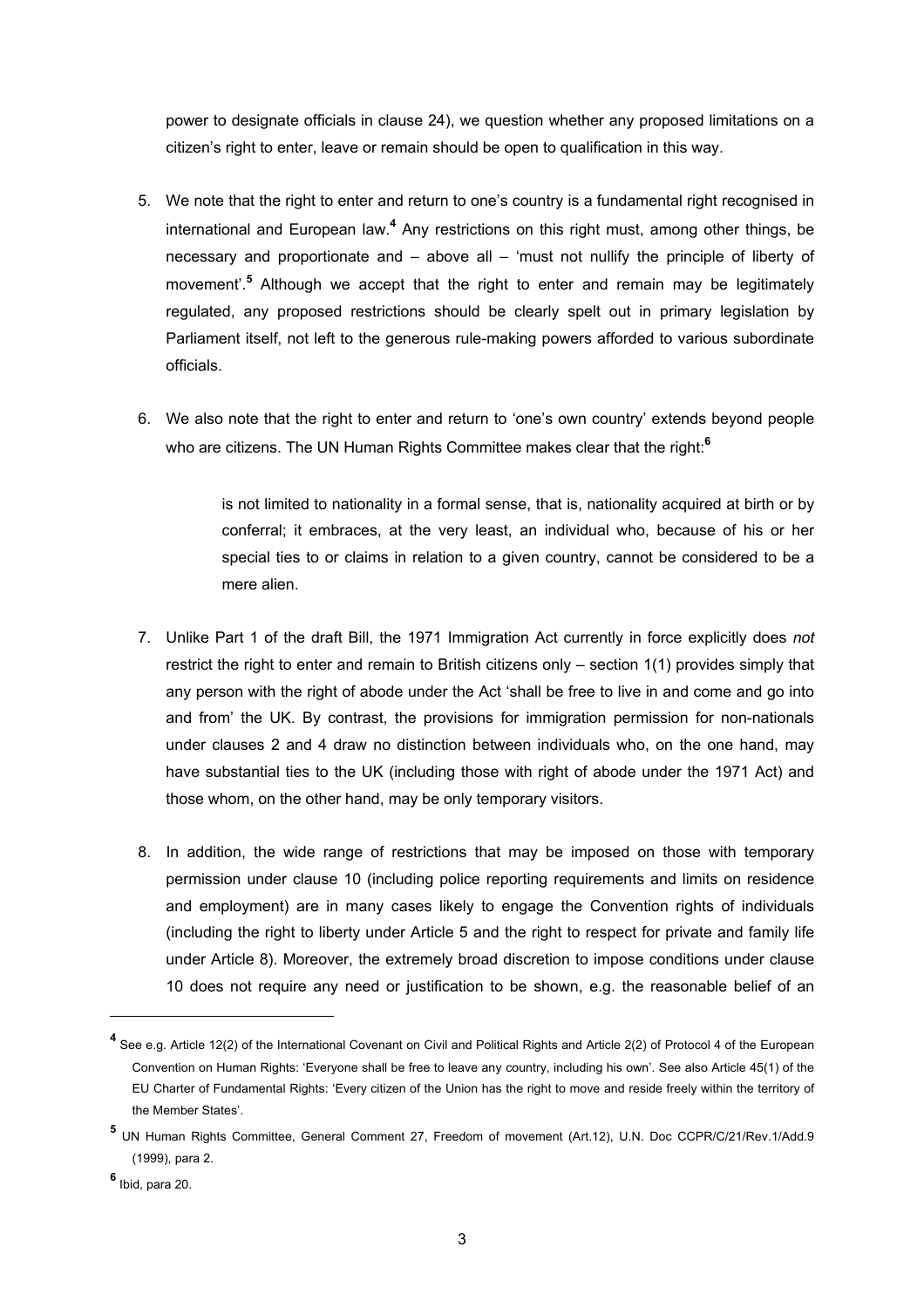immigration officer that a residence requirement is necessary in any particular case. Of additional concern are the severe penalties for breach of conditions (that may include something as minor as failure to notify a change of address).**[7](#page-3-0)**

9. A separate ground of potential concern is the provision relating to 'designated controlled areas' under clauses 22 and 23. In particular, clause 23 provides that, where a designated control area exists at a port, a person 'is not to be treated as entering the UK ... until [they] leave the designated control area'. We think it important to reiterate that *arrival* in the UK, as distinct from entry into the UK, is the relevant trigger to the UK's obligations against *refoulement* under the Refugee Convention, the Torture Convention and the ECHR in this context. Notwithstanding the provisions on entry, the use of designated control areas must not be allowed to interfere with an individual's ability to claim asylum in the UK, nor their ability to prevent removal that would breach their rights under the European Convention.

#### **Part 2: Powers of examination**

10. Clause 25 provides immigration officials with a strikingly broad power: a power to examine any person who has arrived in**[8](#page-3-1)** *or has already entered[9](#page-3-2)* the UK. This power may be exercised to determine the person's identity and immigration status, including whether they are a citizen or not.**[10](#page-3-3)** There are no geographical or time limits on the exercise of the examination power,**[11](#page-3-4)** and it entails not only a power to require that person to submit to a medical examination,**[12](#page-3-5)** but also a power to detain that person pending the completion of the examination, until 'all relevant matters have been determined'. **[13](#page-3-6)** In other words, clause 25 empowers immigration officials to stop any person in the UK at any time and lawfully detain them for as long as they deem necessary to determine any of the matters set out in clause 25(2). In addition, refusal to comply with an examination or to submit to a medical examination constitutes a criminal offence.**[14](#page-3-7)**

<span id="page-3-0"></span>**<sup>7</sup>** See e.g. clause 37(4)(d) which makes an individual in breach of conditions of their temporary permission liable to expulsion without right of appeal, or clause 99(1) which makes 'knowing' breach of such a condition a criminal offence. The requirement to notify a change of address could be imposed under clause 10(1).

<span id="page-3-1"></span>**<sup>8</sup>** Clause 25(1)(a).

<span id="page-3-2"></span>**<sup>9</sup>** Clause 25(1)(b).

<span id="page-3-3"></span>**<sup>10</sup>** Clause 25(2)(a).

<span id="page-3-4"></span>**<sup>11</sup>** By contrast, the power to examine persons *leaving* the UK under clause 26 is only exercisable at a port, international railway station or 'other place' which the Secretary of State believes is being used as an embarkation point from the UK (clause 26(1)(b)).

<span id="page-3-5"></span>**<sup>12</sup>** Clauses 25(3) and 27(1)(b).

<span id="page-3-6"></span>**<sup>13</sup>** Clause 53(1)(b).

<span id="page-3-7"></span>**<sup>14</sup>** Clauses 101 and 102 respectively.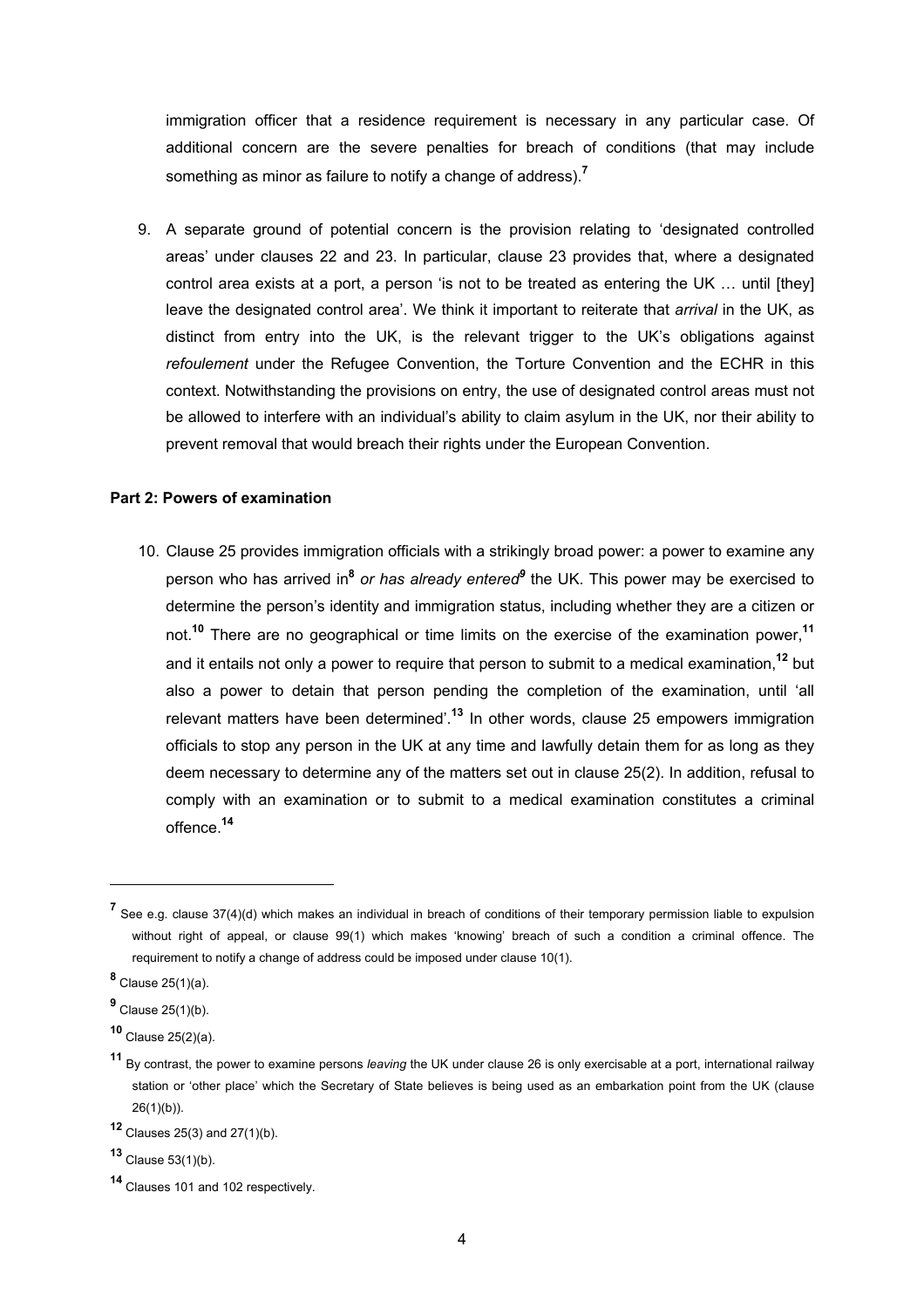11. It is unnecessary to spell out the numerous ways that placing such a broad and unfettered power in the hands of immigration officials without safeguards would breach fundamental rights. It is plain that this power cannot sensibly be justified, and we look forward to major modifications to this Part in due course.

# **Part 3: Citizenship**

- 12. Part 3 is intended to implement the government's proposals first set out in its *Path to Citizenship* consultation,**[15](#page-4-0)** as well as those in Lord Goldsmith's review of citizenship.**[16](#page-4-1)** We have elsewhere questioned the government's proposal to link citizenship with the enjoyment of rights.**[17](#page-4-2)** Here we draw attention to the manner in which Part 3, far from simplifying the current law relating to British nationality, unnecessarily and unduly complicates it. No law which contains mathematical formulas such as those in clause 34 can rightly be described as simplifying anything.
- 13. We are similarly concerned at the proposed measure in clause 34(6) that seeks to extend qualifying periods for probationary citizenship, not simply for those convicted of criminal offences but for persons 'connected' with them – in essence, punishing persons not for their own actions, but for those they are related to.
- 14. We also draw attention to the language requirements for probationary citizenship, specifically 'sufficient knowledge of the English Welsh, or Scottish Gaelic language' in clauses 32 and 33. We understand that the purpose of this is to ensure that UK citizens are able to communicate in at least one national language. However, we question the rationale for requiring knowledge of a national language as a prerequisite for citizenship. We note for example that there are approximately 58,652 Scots Gaelic speakers in the UK,**[18](#page-4-3)** as compared to approximately one million people in the UK who speak Urdu.**[19](#page-4-4)** If the purpose of a language requirement is to ensure that new citizens are able to communicate with at least some of their fellow citizens, then it is unclear why preference should be given to a language spoken by 0.01% of its population over one spoken by 0.5%. If, on the other hand, the government is willing to recognise the value of linguistic diversity in the UK and, indeed, tie this to its citizenship agenda, then – again – the question becomes why the government should be keen to welcome Scots Gaelic speakers as citizens and not those who speak other languages. If,

<span id="page-4-0"></span>**<sup>15</sup>** Border and Immigration Agency, *Path to Citizenship: Next Steps in reforming the immigration system* (February 2008).

<span id="page-4-1"></span>**<sup>16</sup>** *Citizenship: Our Common Bond* (October 2007).

<span id="page-4-2"></span>**<sup>17</sup>** See e.g. Metcalfe, 'Human rights v the rights of British citizens', 5 *JUSTICE Journal* (2008).

<span id="page-4-3"></span>**<sup>18</sup>** *UK Census 2001*, National Statistics Office.

<span id="page-4-4"></span>**<sup>19</sup>** *A Guide to Urdu* (BBC Languages).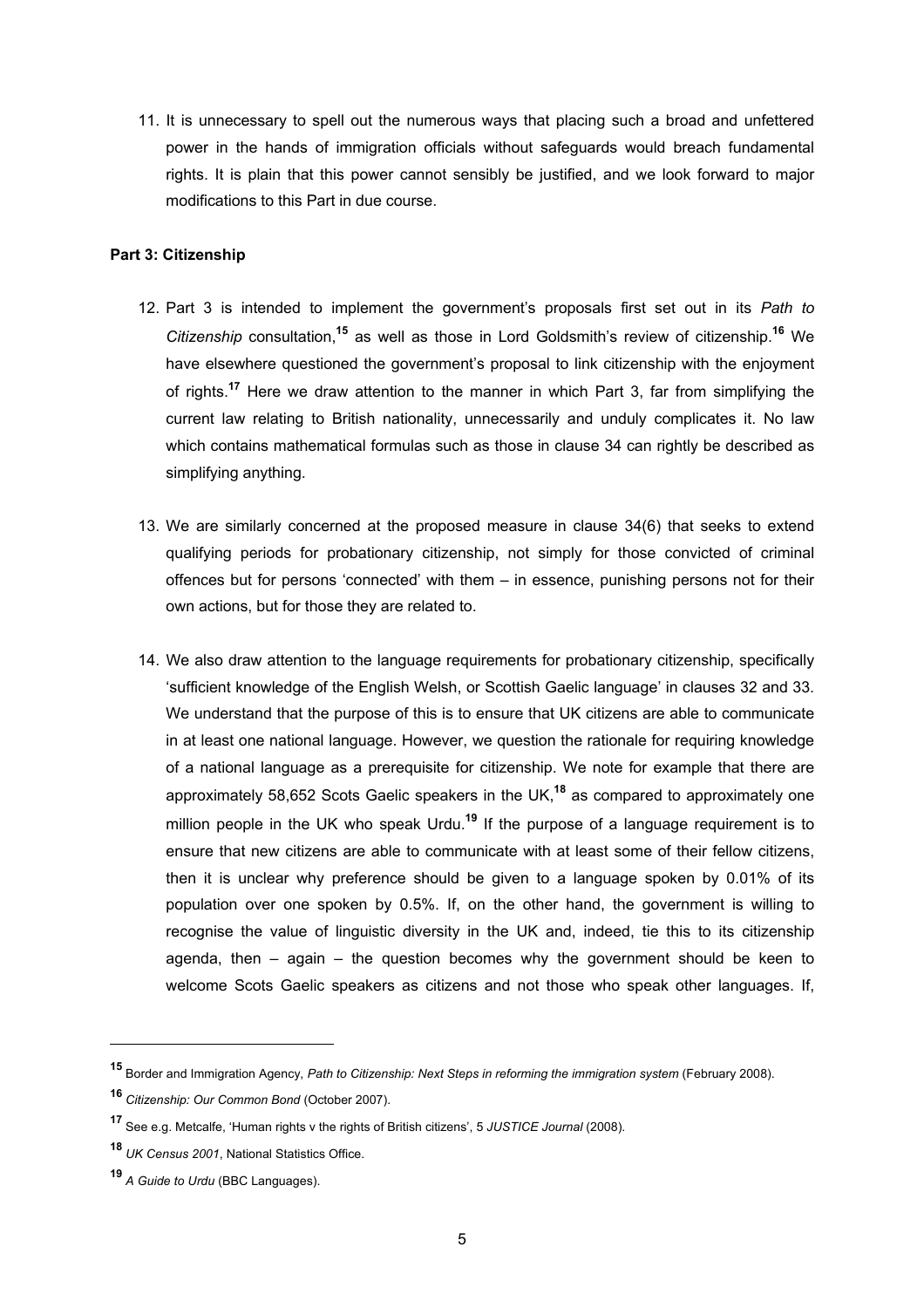however, the government's goal is for everyone to speak English, then it is unclear why exceptions should be made for some minority languages but not others.

### **Part 4: Expulsion orders and removal from the UK**

- 15. Expulsion orders under Part 4 combine two distinct and long-standing legal regimes deportation and immigration removal – into a single legal scheme. The traditional 'nonconducive' grounds for deportation under section 3 of the 1971 Act, for instance, are now one of several of grounds in clause 37(4) upon which the Secretary of State has the discretion to make an expulsion order against a non-national.**[20](#page-5-0)** Other grounds include being in the UK without permission (clause 37(4)(c)), breaching a condition of temporary permission (clause 37(4)(d)), and lack of transit permission (clause 37(4)(b)).
- 16. One of the key distinctions between deportation and immigration removal is that persons who are deported are unable to return to the UK while their deportation order remains in effect, whereas persons removed on immigration grounds are free to seek re-entry into the UK (at which point their previous removal can be taken into account in the decision to allow entry). By contrast, clause 37(1)(b) provides that an expulsion order remains in effect following removal, prohibiting re-entry until the order is cancelled or expires.**[21](#page-5-1)** Moreover, clause 37(6) allows expulsion orders to be made for an unlimited period. In other words, Part 4 imposes mandatory and potentially indefinite bans on re-entry for *all* persons removed from the UK, not simply those deported for reasons of criminality, for example. We question why it should be necessary to impose automatic bans of this kind, without any evidence to show that the existing regime governing immigration removal and re-entry has been unsatisfactory.
- 17. A second consequence of the new scheme for expulsion orders is to collapse the longestablished distinction between a decision to remove on the one hand, and the setting of removal directions on the other. Currently, it is the decision to remove which is typically the main subject of legal challenge, while the removal directions may be set much later and given at much shorter notice (currently 72 hours prior to removal)**[22](#page-5-2)** and subject only to the more limited grounds of judicial review. **[23](#page-5-3)** By contrast, the making of an expulsion order will be effective immediately upon notice to the individual concerned,**[24](#page-5-4)** and removal directions are not

<span id="page-5-0"></span>**<sup>20</sup>** C.f. clause 37(4)(h) 'the Secretary of State thinks that the person's expulsion from the UK would be conducive to the public good'.

<span id="page-5-1"></span>**<sup>21</sup>** Clause 37(7).

<span id="page-5-2"></span>**<sup>22</sup>** See Border and Immigration Agency, Operational Enforcement Manual, chapter 44.

<span id="page-5-3"></span>**<sup>23</sup>** C.f. Part 54 of the Civil Procedure Rules, para 18, dealing with judicial review of removal directions.

<span id="page-5-4"></span>**<sup>24</sup>** Clauses 37(8) and 44.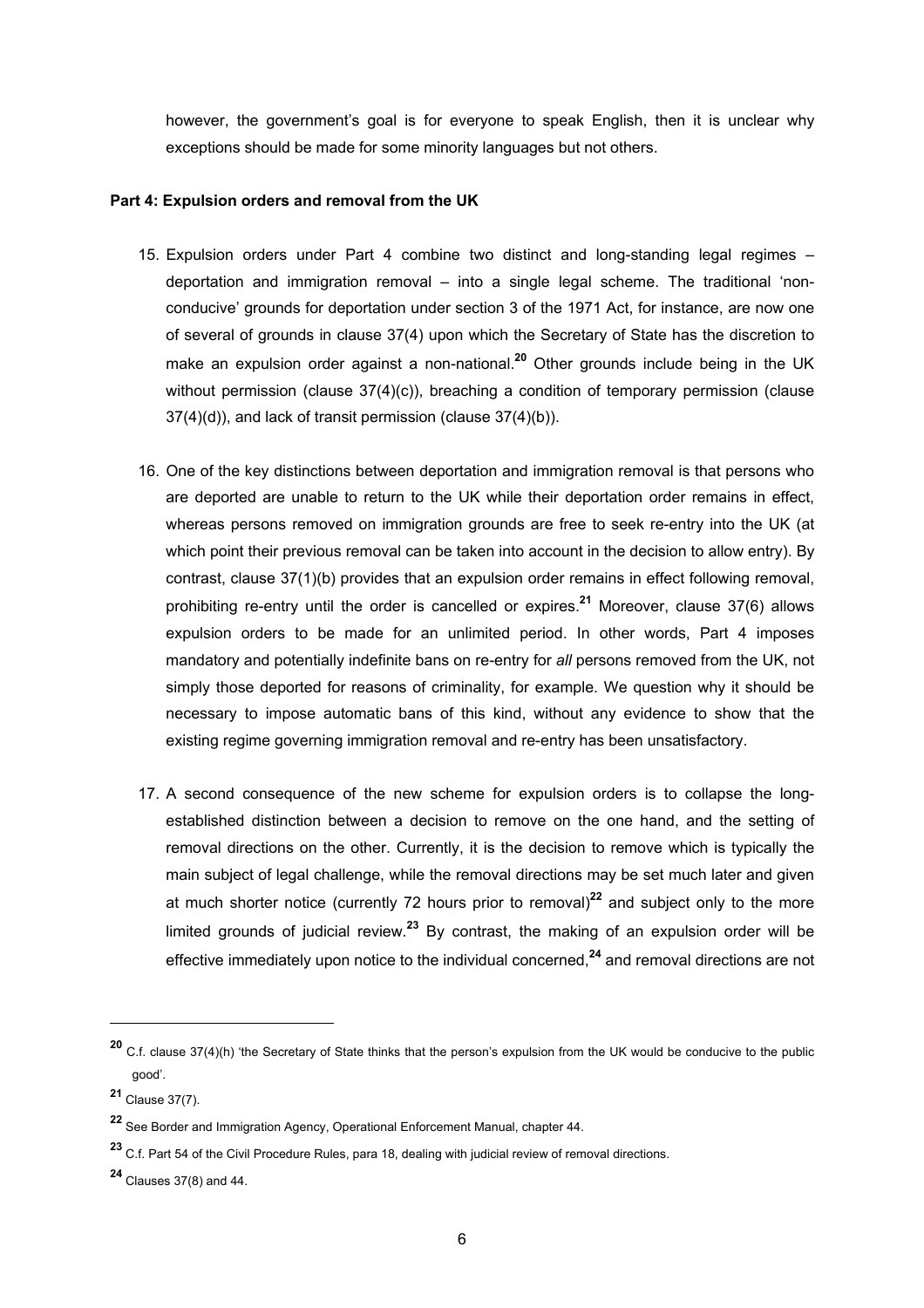required to be served on them.**[25](#page-6-0)** The only bar on removal is clause 48, preventing removal where the individual has an in-country right of appeal. However, clause 171(3) excludes any appeal for persons alleged to have breached a condition of their immigration permission, and family members of such persons. **[26](#page-6-1)** Given that this is likely to be a common ground for expulsion, it is striking that appeal rights have been stripped away in such a fashion.

- 18. Clause 37(2)(b) removes the discretion of the Secretary of State to make an expulsion order where the individual is a 'foreign criminal' (as defined by clause 51). This essentially restates the automatic deportation provisions of the UK Borders Act 2007 and accordingly shares its flaws. In our view, the mandatory expulsion of persons for criminality without any kind of assessment of individual circumstances (including whether there is any risk of future offending) smacks of arbitrariness, undermines the importance of rehabilitation in general, and are wholly unnecessary. The arbitrary nature of the mandatory scheme for foreign criminals is compounded by the lack of an in-country right of appeal,**[27](#page-6-2)** and the provisions for the deportation of family members.**[28](#page-6-3)** We also take the view that such provisions are incompatible with the provisions of Article 1(F) of the Refugee Convention, which disapplies the Convention only in cases of 'serious' crimes – a mere 12 months imprisonment in clause 51(2) is in our view well below this threshold.
- 19. The limitations on making expulsion orders in clause 38 by and large restate UK's obligations under the Refugee Convention, the ECHR and EU law. However, we see no reason for the formulation 'the Secretary of State thinks that' in clause 38(1) – in our view, this introduces a wholly unnecessary degree of subjectivity into what are well-established public law principles governing ministerial decisions. We also note that there is no provision to prevent expulsion in contravention of the UK's obligations under the Council of Europe Convention on Trafficking in Human Beings (all the more striking because such an exception *is* provided in relation to mandatory expulsion orders against foreign criminals in clause 39(5)).

# **Part 5: Powers to detain and immigration bail**

20. As noted above, the power to detain under clause 53 extends to any person subject to the power of examination under clause 25, which is to say: everyone in the UK. As before, we consider that this provision needs substantial amendment in order to be compatible with fundamental rights.

<span id="page-6-0"></span>**<sup>25</sup>** Clause 44.

<span id="page-6-1"></span>**<sup>26</sup>** There is also no in-country right of appeal for exclusion orders against those designated as 'foreign criminals' – see para 18 below.

<span id="page-6-2"></span>**<sup>27</sup>** Clause 171(3)(b).

<span id="page-6-3"></span>**<sup>28</sup>** See e.g. clause 51.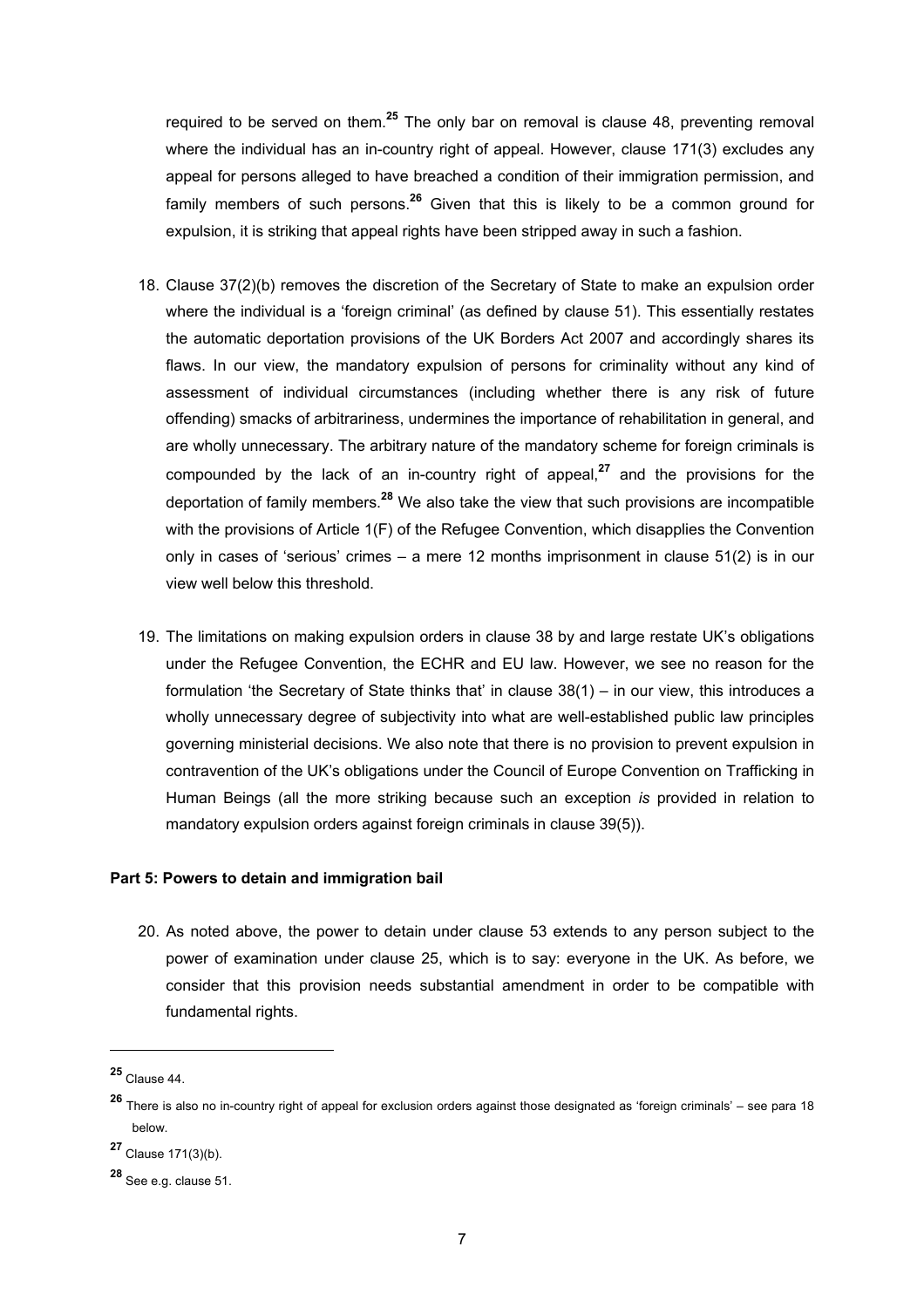- <span id="page-7-0"></span>21. Clause 55 governs detention of persons pending their expulsion. Clause 55(1) grants the Secretary of State the power to detain where she 'thinks' the person is someone liable to be subject to an expulsion order. As with clause 38(1) discussed above, we consider that the formulation 'thinks' is an inappropriate formulation – at the very least, the power to detain an individual should only be exercised where the Secretary of State not only has reasonable grounds to believe they are liable to expulsion, but also where the Secretary of State reasonably believes that detention is *necessary* in order to effect that expulsion. We are also concerned at the provision for open-ended detention, without time limits. We are particularly surprised at the provision in clause 55(4), which creates a presumption in favour of detention of foreign criminals subject to expulsion 'unless, in the circumstances, the Secretary of State thinks it inappropriate'. Such a provision seems to us fundamentally at odds with the common law presumption of liberty and the right to liberty under Article 5 ECHR.
- 22. We are also surprised at the proposals in clause 62(2)(b) and (c) limiting the availability of immigration bail at the behest of the Secretary of State. Clause 62(2)(b) prevents the Asylum and Immigration Tribunal ('AIT') from granting bail to any person detained on arrival (including a UK citizen) until they have spent at least a week in the UK. Clause 62(2)(c) prevents the AIT from granting bail to any person whose removal is imminent and who has no pending appeal, without the consent of the Secretary of State. It is well-established that the right to liberty under Article 5 includes under Article 5(4) the right to review of one's detention by an independent and impartial tribunal 'by which the lawfulness of his detention shall be decided speedily … and his release ordered if the detention is not lawful'. It is plain to us that a tribunal whose power to grant immigration bail is variously time-limited and subject to the consent of a government minister is not capable of meeting the requirements of Article 5(4) in such a case.
- 23. We are similarly concerned at the power in clause 68(1), where the AIT has granted a person immigration bail under certain conditions, for the Secretary of State to impose additional conditions or vary those the AIT has already imposed. This seems to us an unwarranted and improper intrusion by the executive into the independence of the AIT in carrying out its judicial functions.

#### **Part 9: Illegal workers**

 $\overline{a}$ 

24. Part 9 of the draft Bill restates with little amendment the existing provisions relating to illegal workers in sections 15 to 26 of the 2006 Immigration Asylum and Nationality Act. As with the 2006 Act, we note that there is already no lack of criminal offences in this area. **[29](#page-7-0)** Secondly,

**<sup>29</sup>** See e.g. section 8(1) of the Asylum and Immigration Act 1996 which makes it illegal for an employer to hire a person subject to immigration control where that person lacks permission to work in the UK. Similarly, section 9 of the National Insurance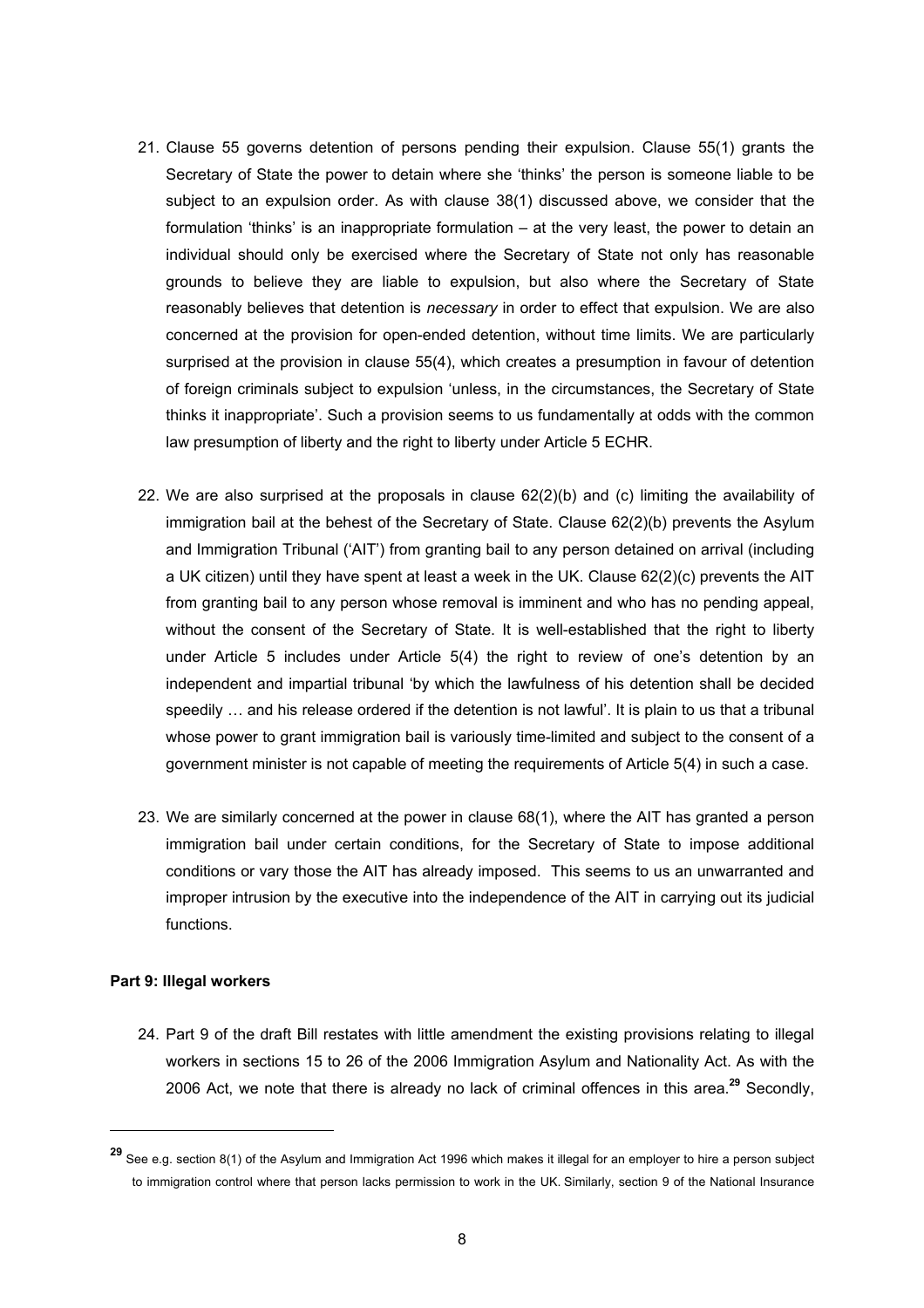the focus on illegal workers seems to us a disproportionate measure, given that those subject to immigration control are already subject to strict conditions governing their freedom to work (indeed, asylum seekers in the UK are prohibited from working altogether save with the special permission of the Secretary of State).**[30](#page-8-0)** We note the right to work is a basic human right and one that the UK government has agreed to uphold and protect as part of its international obligations. **[31](#page-8-1)** Rather than reiterate the provisions of the 2006 Act, Parliament should focus on enhancing the right of all to participate in paid employment, including lifting the bar on asylum seekers from working and providing further protection for those workers subject to immigration control.**[32](#page-8-2)**

#### **Part 10: Appeals**

- 25. We note that the UK Border Agency has recently commenced a consultation on the immigration appeals system, **[33](#page-8-3)** one that includes the long-standing proposal to roll the AIT into the common tribunal framework. We do not propose to comment on that proposal here, other than to note that it is liable to highlight many of the incongruities of the immigration and asylum appeals process and the general erosion of appeal rights as compared with other areas of administrative law. In any event, if that proposal is implemented, Part 10 is likely to undergo substantial revision.
- 26. As before, we note our concern about the effects of expulsion orders on the current appeal arrangements, including the loss of notice concerning the setting of removal directions and the lack of an in-country right of appeal for those whom are alleged to have breached a condition of their temporary permission or classified as 'foreign criminals'.**[34](#page-8-4)** As we have noted on many previous occasions, the quality of decision-making by immigration officials at first instance is in general staggeringly poor and this accordingly strengthens the case for effective independent judicial oversight, rather than – as the draft Bill envisages – weakening it further. We are particularly concerned at the provision in clause 170(2) that would deny a person granted refugee status in the UK an in-country right of appeal if their permission was cancelled while

Contributions and Statutory Payments Act 2004 creates a scheme of civil penalties for employers who do not make national insurance contributions in respect of their employees.

<span id="page-8-0"></span>**<sup>30</sup>** Section 8 of the Asylum and Immigration Act 1996 and the Immigration (Restrictions on Employment) Order 1996 (SI 1996/3225).

<span id="page-8-1"></span>**<sup>31</sup>** See e.g. Article 23(1) of the Universal Declaration of Human Rights 1948: 'Everyone has the right to work, to free choice of employment, to just and favourable conditions of work and to protection against unemployment'. See also Article 6 of the International Covenant on Economic Social and Cultural Rights 1966, ratified by the UK on 20 May 1976; Article 15 of the EU Charter on Fundamental Rights.

<span id="page-8-2"></span>**<sup>32</sup>** See e.g. the Gangmasters (Licensing) Act 2004.

<span id="page-8-3"></span>**<sup>33</sup>** *Consultation: Immigration Appeals – Fair Decisions; Faster Justice* (UKBA, 21 August 2008).

<span id="page-8-4"></span>**<sup>34</sup>** See the discussion at para 17 above.